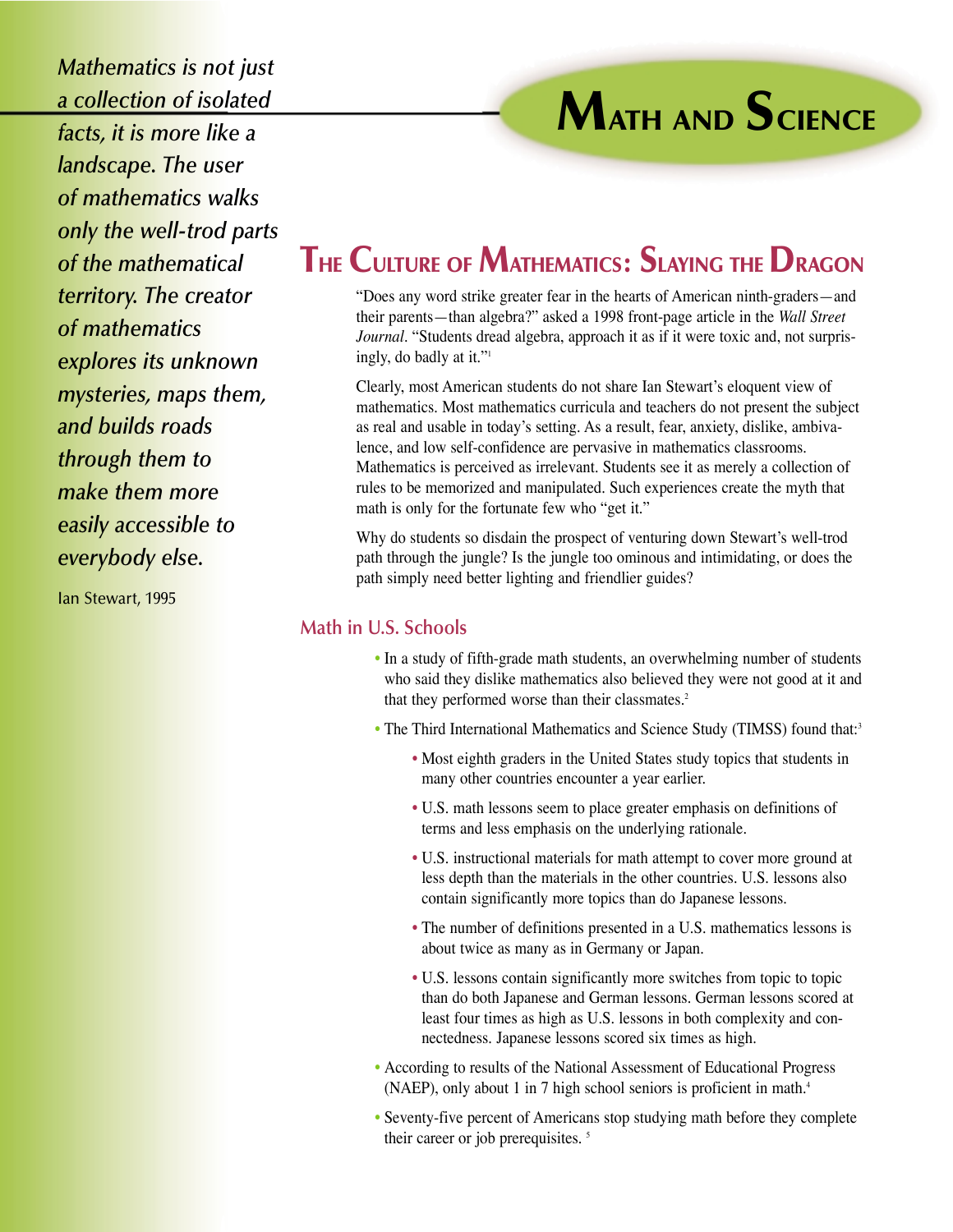- Sixty percent of college mathematics students enroll in courses that are taught in high school.<sup>6</sup>
- Almost 40 percent of all 17-year-olds do not have the necessary math skills to hold down a production job in manufacturing. As a result, today's manufacturers now often must seek out college graduates for work that high school graduates should be able to perform.<sup>7</sup>
- Major industry and businesses are spending billions of dollars each year training a workforce that is becoming more reliant on computers and technology, while becoming less knowledgeable about how they work. In 1991, employers spent about \$63 billion training their workers. By 2005, it is estimated that employers will have to increase training expenditures by more than \$15 billion to match 1991 training levels for professional and technical workers.<sup>8</sup>

#### **The Math Gap**

U.S. mathematics education at all levels performs poorly, resulting in a less than mathematically literate nation. Why is "math anxiety" such a common condition in the U.S.? Why can't American teachers and schools interest and motivate students in mathematics as teachers in other countries do?

The following is a comparison of what is being taught about math in our schools, and what mathematics really is:<sup>9</sup>

#### **In Schools**

Mathematics is neat and concise. It is about memorizing correct procedures or algorithms for solving well-defined problems.

Speed and correct answers are emphasized.

Answers are validated by the teacher or answer book.

Calculators may be used only once basic skills are mastered. Computers and other technologies are useful primarily for drill but also for enrichment.

Math is done in isolation, working quietly from a textbook or a worksheet.

#### **As a Discipline**

Mathematics is messy. It involves a search for sense and order from complex, ill-defined situations.

Persistence and flexibility are essential to mathematical pursuits. Mathematicians often spend years trying to solve a single problem.

There is no answer book. Often there are no "best" answers or even a guarantee that an answer will be found.

Tools (manipulatives, computers, calculators) are continuously used to examine and represent ideas or extend thinking. Tedious computations are done by machines. Thinking and reasoning are done by people.

Math is a collaborative endeavor with mathematicians and others working together, communicating their ideas and building on one another's ideas and experiences.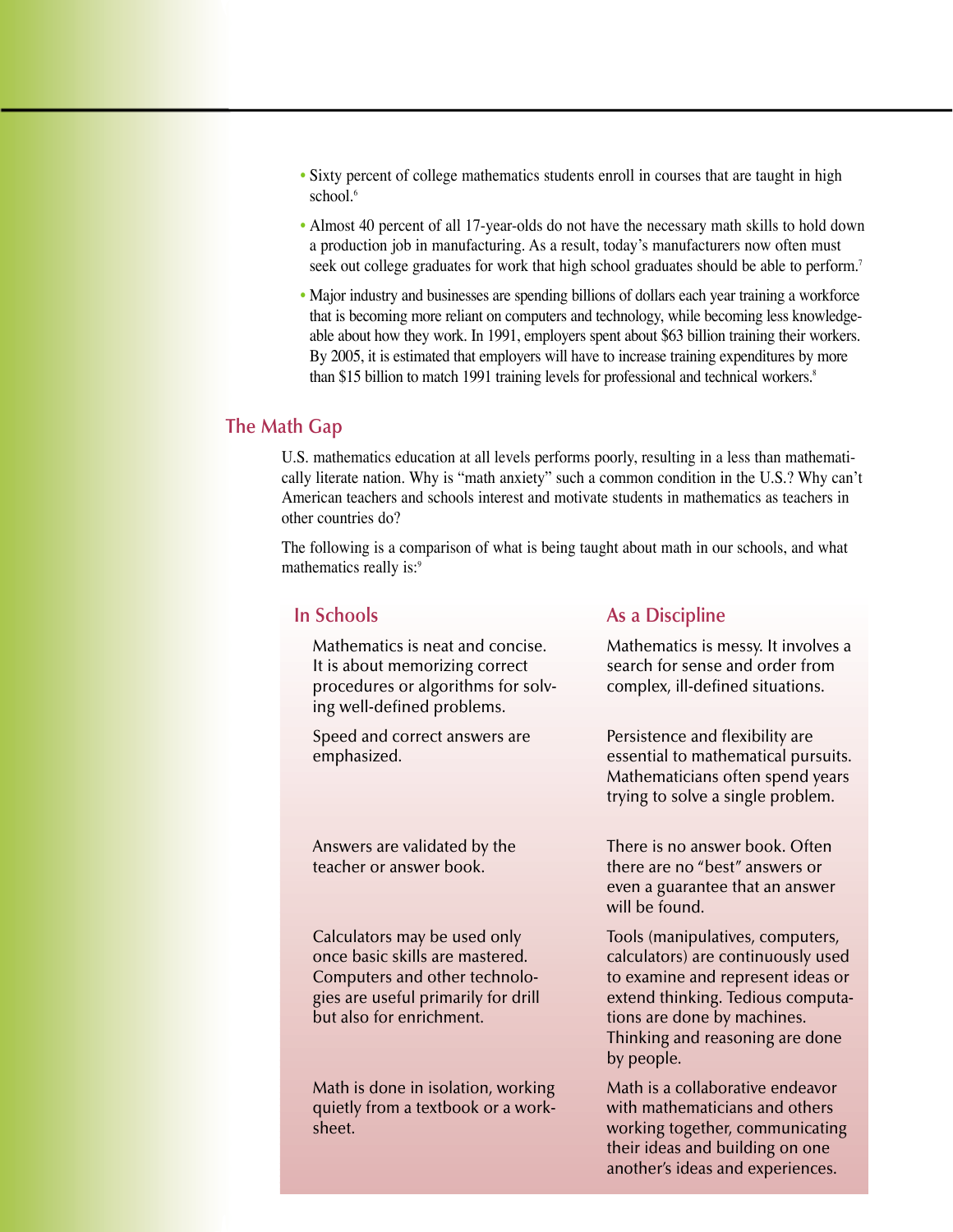#### **Routes and Destinations**

It is not unreasonable to argue that the responsibility for the prevailing level of math literacy of our students falls squarely on the shoulders of the American education system and ultimately our teachers. The system has put forth tremendous resources toward reform; however, it is not clear that there has been much change in the culture of teaching. Teachers as a group continue to teach mathematics in much the same way they always have taught it.

Successful math teachers are not only those with expertise in mathematics, but also those with expertise in teaching<sup>10</sup> and further expertise in teaching mathematics. Expert teachers with expertise in pedagogy and mathematics know what is easier for students to master in mathematics and what is harder, and they adjust their teaching accordingly.<sup>11</sup>

#### **Successful math teaching:**

- Gets students involved with the ideas and concepts behind mathematics.
- Capitalizes on their capacity for making connections.
- Defines and connects their work to critical pieces of accepted arithmetic, algebraic syntax, and historical knowledge.
- Assesses students' knowledge of skills, content, and mathematical process.

To the typical mathematics student, math is a beast to be feared—a dragon from which to run. An equally difficult dilemma, however, faces the math teacher who stands before a classroom of students who don't want to be there. The teacher is most likely armed with knowledge of math, and perhaps even knowledge of teaching, but is he or she adequately prepared to break down the barriers that separate students from the desire not just to learn but to understand?<sup>12</sup>